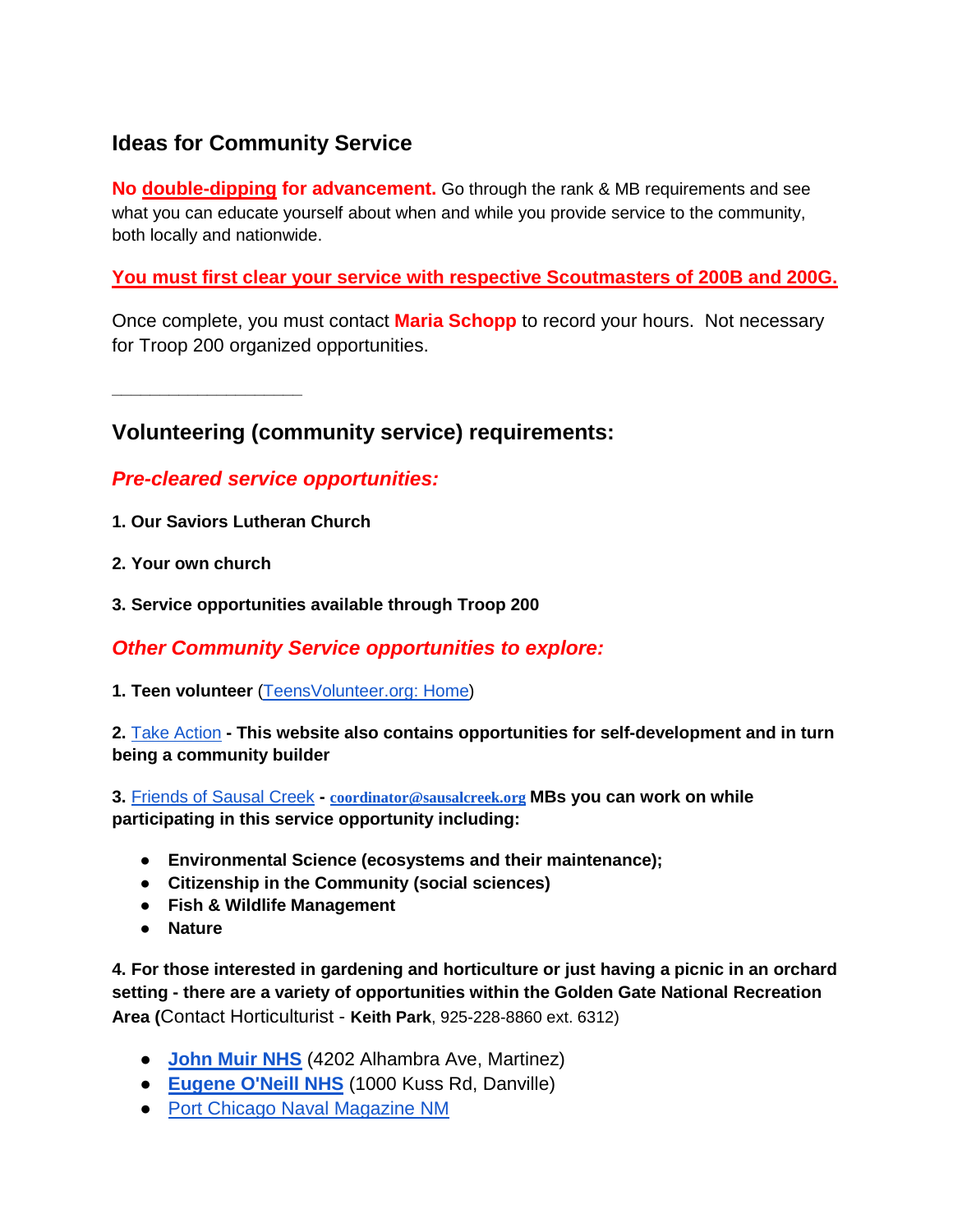- Make a reservation two-weeks prior
- [Rosie the Riveter/WWII Homefront NHP](https://www.nps.gov/rori/index.htm)
- Possible Scout Projects:
	- fruit tree planting
	- weeding garden, lawn, or orchards
	- planting new ornamental plants
	- mulching around trees
	- repotting geraniums
	- pruning shrubs
	- raking/twig collection under redwoods
	- fruit harvesting (seasonally dependent)
	- invasive plant removal

5. Winter Nights Family Shelter, Inc., 1950 1St Ave., Walnut Creek, CA 925-708-0680 Judy Stillman Executive Director (925) 933-9351

6[.https://www.nps.gov/jomu/learn/management/youth-conservation](https://www.nps.gov/jomu/learn/management/youth-conservation-corps.htm?fbclid=IwAR0bMJBvoxcMMHPoMxgjG6hvG9qS4tcVBxMtt9tXminDSvX1aHFYJCZT_dI)[corps.htm?fbclid=IwAR0bMJBvoxcMMHPoMxgjG6hvG9qS4tcVBxMtt9tXminDSvX1aHFYJCZT\\_](https://www.nps.gov/jomu/learn/management/youth-conservation-corps.htm?fbclid=IwAR0bMJBvoxcMMHPoMxgjG6hvG9qS4tcVBxMtt9tXminDSvX1aHFYJCZT_dI) [dI](https://www.nps.gov/jomu/learn/management/youth-conservation-corps.htm?fbclid=IwAR0bMJBvoxcMMHPoMxgjG6hvG9qS4tcVBxMtt9tXminDSvX1aHFYJCZT_dI)

**Requirements**

 $\overline{\phantom{a}}$ 

- *[Community service related requirements for each rank](https://i9peu1ikn3a16vg4e45rqi17-wpengine.netdna-ssl.com/wp-content/uploads/2019/02/Scouts-BSA-Requirements-3321619.pdf)*
	- **Tenderfoot - 7(b): Participate in a total of one hour of service in one or more service projects approved by your Scoutmaster. Explain how your service to others relates to the Scout slogan and Scout motto.**
	- **Second Class - 8(e): Participate in two hours of service through one or more service projects approved by your Scoutmaster. Tell how your service to others relates to the Scout Oath.**
	- **First Class - 9(d): Participate in three hours of service through one or more service projects approved by your Scoutmaster. The project(s) must not be the same service project(s) used for Tenderfoot requirement 7b and Second Class requirement 8e. Explain how your service to others relates to the Scout Law.**
	- **Star - 4: While a First Class Scout, participate in six hours of service through one or mor[e](https://boyscouttrail.com/boy-scouts/boy-scout-projects.asp) [service project\(s\)](https://boyscouttrail.com/boy-scouts/boy-scout-projects.asp) approved by your Scoutmaster.**
	- **Life - 4: While a Star Scout, participate in six hours of service through one or mor[e](https://boyscouttrail.com/boy-scouts/boy-scout-projects.asp) [service project\(s\)](https://boyscouttrail.com/boy-scouts/boy-scout-projects.asp) approved by your Scoutmaster. At least three hours of this service must be conservation-related.**
- *Citizenship in the Community* 
	- **Req 7: Do the following:**